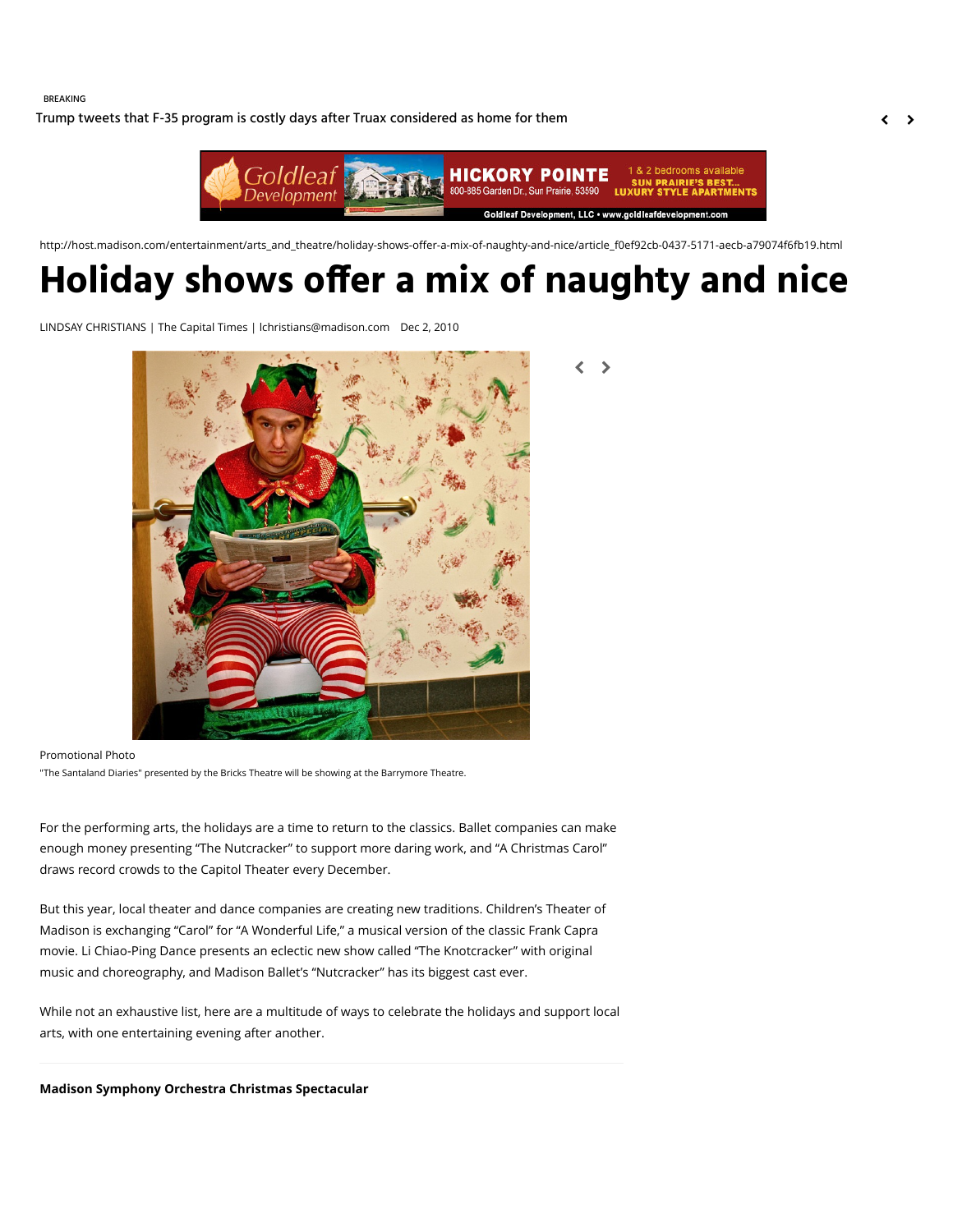Soprano Angela Brown will join the Madison Symphony Orchestra for the annual Christmas Spectacular, when maestro John DeMain crowds the stage with three choirs: the Madison Symphony Chorus, Madison Youth Choirs and the Mt. Zion Gospel Choir.

Brown debuted as "Aida" at the Metropolitan Opera in 2004 and now brings an educational program, "Opera from a Sistah's Point of View," to schools around the country. She'll give that performance at Wright Middle School on Thursday, Dec. 2.

The Spectacular program includes John Rutter's "Star Carol," "Ave Maria," Richard Hynson's "Upon this Night" and popular holiday fare, like "Deck the Halls," "Silver Bells" and "The Christmas Song."

#### **Madison Symphony Orchestra Christmas Spectacular**

**Where:** Overture Hall, Overture Center, 201 State St.

**When:** Friday, Dec. 3, 7:30 p.m.; Saturday, Dec. 4, 8 p.m.; Sunday, Dec. 5, 2:30 p.m.

**Tickets:** \$15.50-\$75.50

**Info:** [http://madisonsymphony.org"](http://host.madison.com/content/tncms/live/%3Ca%20href=)>madisonsymphony.org; 258-4141

# **"The Knotcracker"**

Don't expect any sugarplums or Russian music at this newest entry in holiday dance. "The Knotcracker" is the story of Little Miss Steps, a young girl "trying to solve a puzzle without falling to pieces."

The new 90-minute work features an original score by music director Matan Rubinstein and the Weather Duo (Patrick Reinholz on cello and Ben Willis on bass). Members of Li Chiao-Ping's class for older adults at the Madison Senior Center will participate, as will members of the Zhong Yi Kung Fu Association.

Li said she wanted to create something as an alternative to "The Nutcracker," which she defined as emerging from a Christian tradition. She said she's "interested in illuminating the power and value of the individual within the community."

And that includes some fun costumes.

"We've got swim flippers," said Kelly Rupp, Li's assistant. "It's going to be crazy."

#### **"The Knotcracker" presented by Li Chiao-Ping Dance**

**Where:** Promenade Hall, Overture Hall, 201 State St.

**When:** Friday, Dec. 3, 7:30 p.m.; Saturday, Dec. 4, 2 and 7:30 p.m.; Sunday, Dec. 5, 2 p.m.

**Tickets:** \$17 for adults, \$12 for students and seniors

# **Info:**

[http://overturecenter.com/production/knotcracker"](http://host.madison.com/content/tncms/live/%3Ca%20href=)>overturecenter.com/production/knotcracker

**"Nutcracker Fantasy"**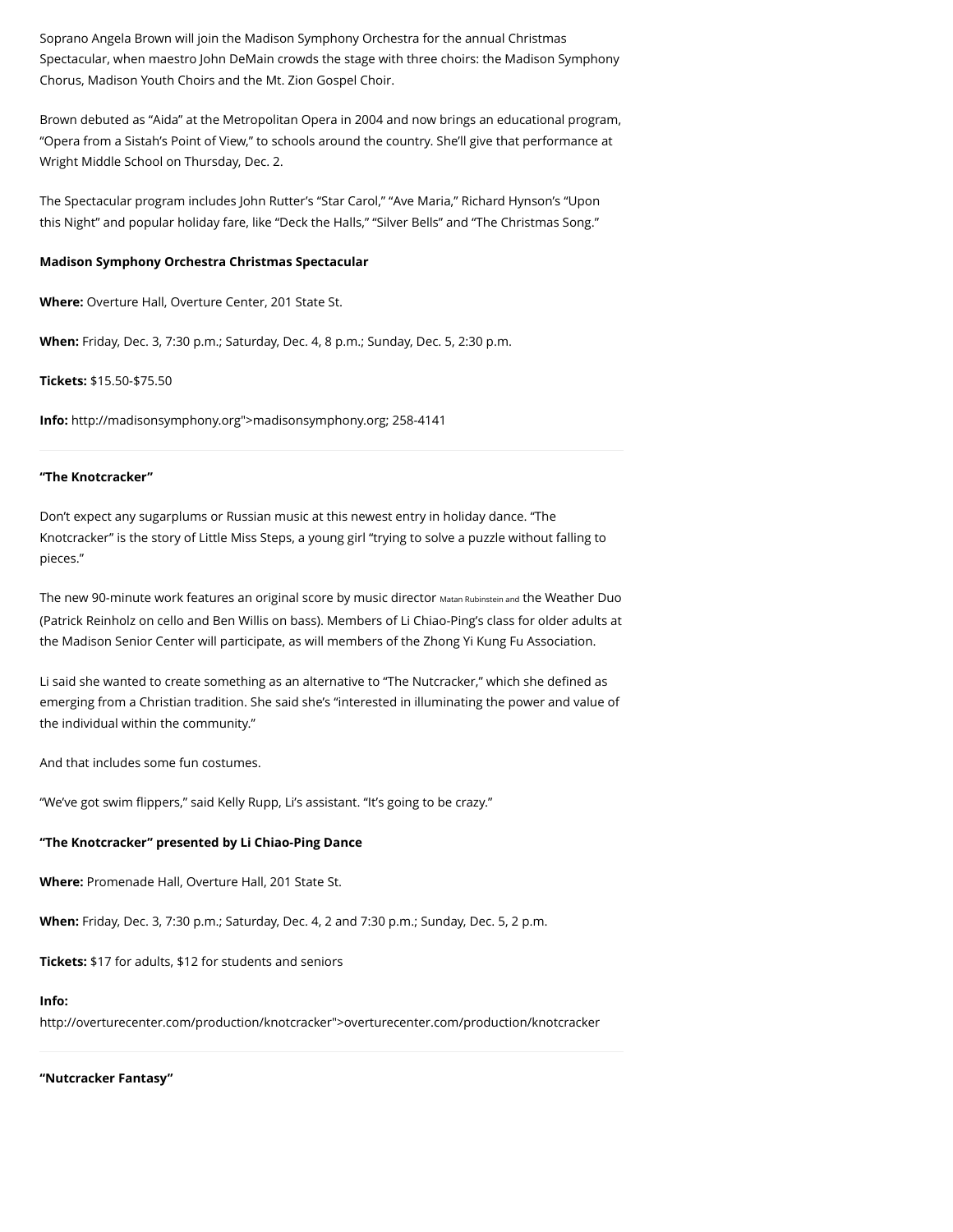Sascha Radetsky and Stella Abrera return this year for Dance Wisconsin's annual "Nutcracker Fantasy," a twist on the classic ballet that includes a trip through a toy shop and a journey to the Land of Poinsettias.

Characters include a Jack in the Box, soldiers, ballerina dolls, a teddy bear and of course, a Nutcracker who transforms into a dashing cavalier. In 2009, reviewer Karyn Saemann called the "Fantasy" an "intensely hometown show that warms the heart and ushers in the holiday spirit."

#### **"Nutcracker Fantasy" presented by Dance Wisconsin**

**Where:** Wisconsin Union Theater, 800 Langdon St.

**When:** Saturday, Dec. 4, 2 and 7:30 p.m., Sunday, Dec. 5, 2 p.m.

**Tickets:** \$10-\$32, discounts for students, seniors and children

**Info:** [http://dancewisconsin.com](http://host.madison.com/content/tncms/live/%3Ca%20href=)">dancewisconsin.com, 262-2201

#### **"A Christmas Carol"**

Madison Theatre Guild has taken Dickens' venerable holiday ghost story and remade it as a radio play, presented on three consecutive Saturdays in December.

Norman Gilliland, host of "Old Time Radio Drama" on Wisconsin Public Radio (970 AM or 90.9 FM), will give a pre-show talk about the history of radio theater before some of the performances. The play will be staged as though broadcast for the radio, though it will not be.

"It's still a theatrical script," said director Catie O'Donnell. "It's going to translate and make an interesting piece of theater for people to watch."

#### **"A Christmas Carol" presented by Madison Theatre Guild**

**Where:** The Bartell Theatre, 113 E. Mifflin St.

**When:** Saturdays, Dec. 4-18, 3 p.m.

**Tickets:** \$15, \$10 for students under 18

**Info:** [http://madisontheatreguild.org/a-christmas-carol"](http://host.madison.com/content/tncms/live/%3Ca%20href=)>madisontheatreguild.org/a-christmas-carol

#### **"The Santaland Diaries"**

The Bricks Theatre reprises its 2009 Brink Lounge run of the comedy "The Santaland Diaries" with four shows at the Barrymore Theatre.

Joe Mantello adapted David Sedaris' stories about his adventures as an elf at Macy's SantaLand into a one-man play in 1996. R. Peter Hunt, a well-known Madison actor, stars as Crumpet, who gradually morphs into Blisters as rude customers, idiotic co-workers and the demeaning nature of his job grind him down.

Bricks Theatre is sponsored by Yahara Bay Distillers, so come early for a holiday cocktail in the lobby. Blisters would approve.

#### **"The Santaland Diaries"**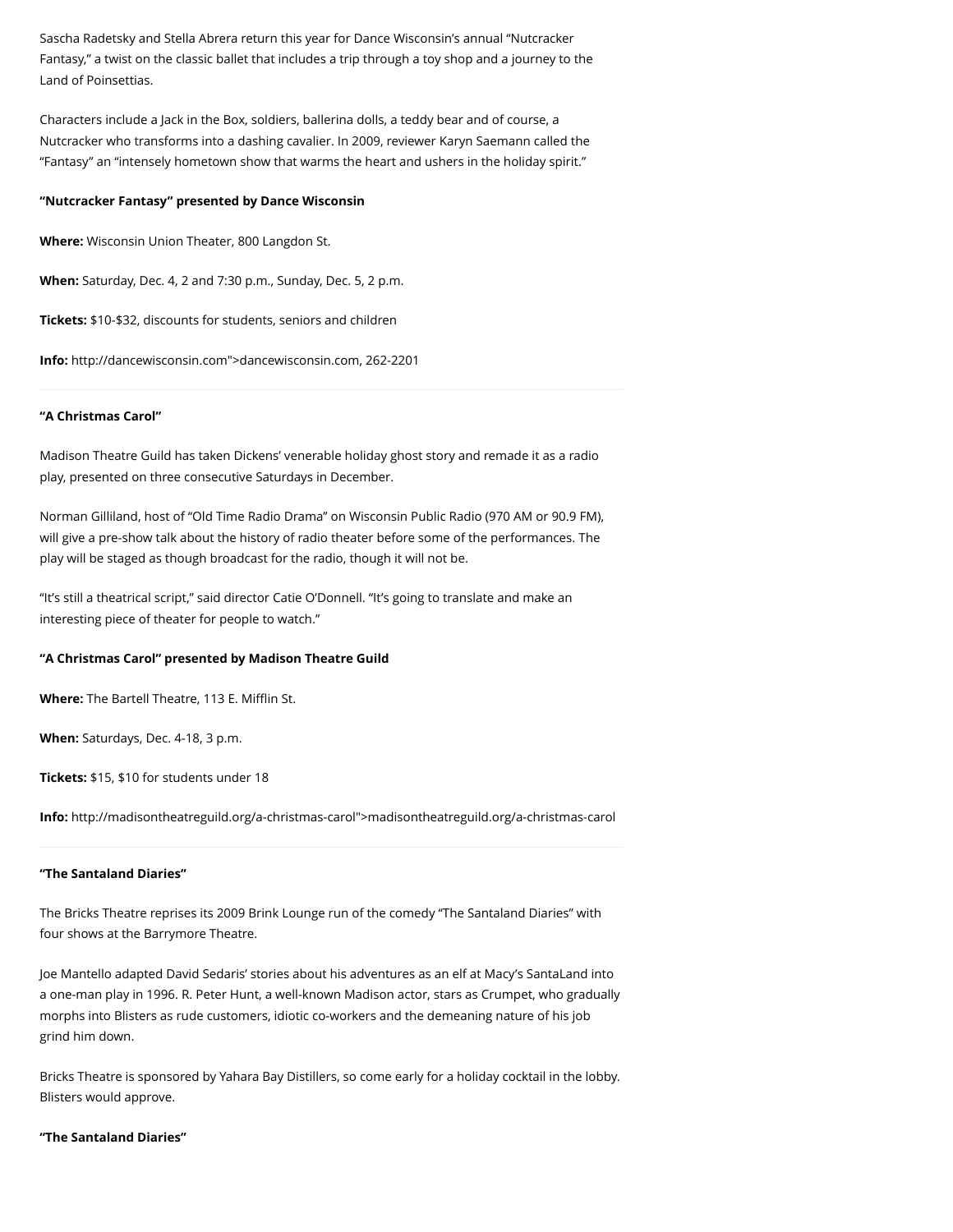**Where:** Barrymore Theatre, 2090 Atwood Ave.

**When:** Thursday, Dec. 9, 7:30 p.m., Friday and Saturday, Dec. 10-11, 8 p.m.; Sunday, Dec. 12, 5 p.m.

**Tickets:** \$15 in advance, \$20 at the door

**Info:** [http://barrymorelive.com"](http://host.madison.com/content/tncms/live/%3Ca%20href=)>barrymorelive.com, [http://thebrickstheatre.com"](http://host.madison.com/content/tncms/live/%3Ca%20href=)>thebrickstheatre.com, 241-8633

# **Looking for fun? Get recommendations sent to your inbox**

|  | --- | Sion |
|--|-----|------|
|  |     |      |

# **"A Wonderful Life"**

The nostalgia-driven story of George Bailey, a frustrated young man who needs an angel to show him that his life has value, has made Frank Capra's 1946 film "It's A Wonderful Life" a holiday classic.

This season, Children's Theater of Madison presents a musical version of the story created by Sheldon Harnick, the lyricist behind "Fiddler on the Roof," and Joe Raposo, famous for his work with the Sesame Street Muppets.

"We know it's a risk, but it's worth it," CTM artistic director Roseann Sheridan said in May when the company announced the decision to drop its usual holiday offering. "'Christmas Carol' has its own following. We'd like to bring together audiences that come every year ... as well as those who might be interested in a musical and something new."

## **"A Wonderful Life" presented by Children's Theater of Madison**

**Where:** Capitol Theater, Overture Center, 201 State St.

**When:** Dec. 10-23 (see website for exact dates and times)

**Tickets:** \$12-\$35

**Info:** [http://ctmtheater.org/plays/a-wonderful-life"](http://host.madison.com/content/tncms/live/%3Ca%20href=)>ctmtheater.org/plays/a-wonderful-life

# **"The Nutcracker"**

One of Madison's most lavish productions, with lush storybook sets, Tchaikovsky's lively score, and a professional corps of dancers, Madison Ballet's "The Nutcracker" is a long-standing holiday tradition.

W. Earle Smith, Madison Ballet artistic director, created the choreography and recently tweaked the story so that Clara "grows up" after the Nutcracker transforms into a prince. This year's production has the largest cast ever at Overture Center.

"The dance community is getting larger," Smith wrote in an e-mail. "More students are enrolled in dance classes around Dane County. I feel the number of students has increased due to 'So You Think You Can Dance' and 'Dancing with the Stars.'"

The ballet will have its popular Christmas Eve matinee performance this year, with five performances total.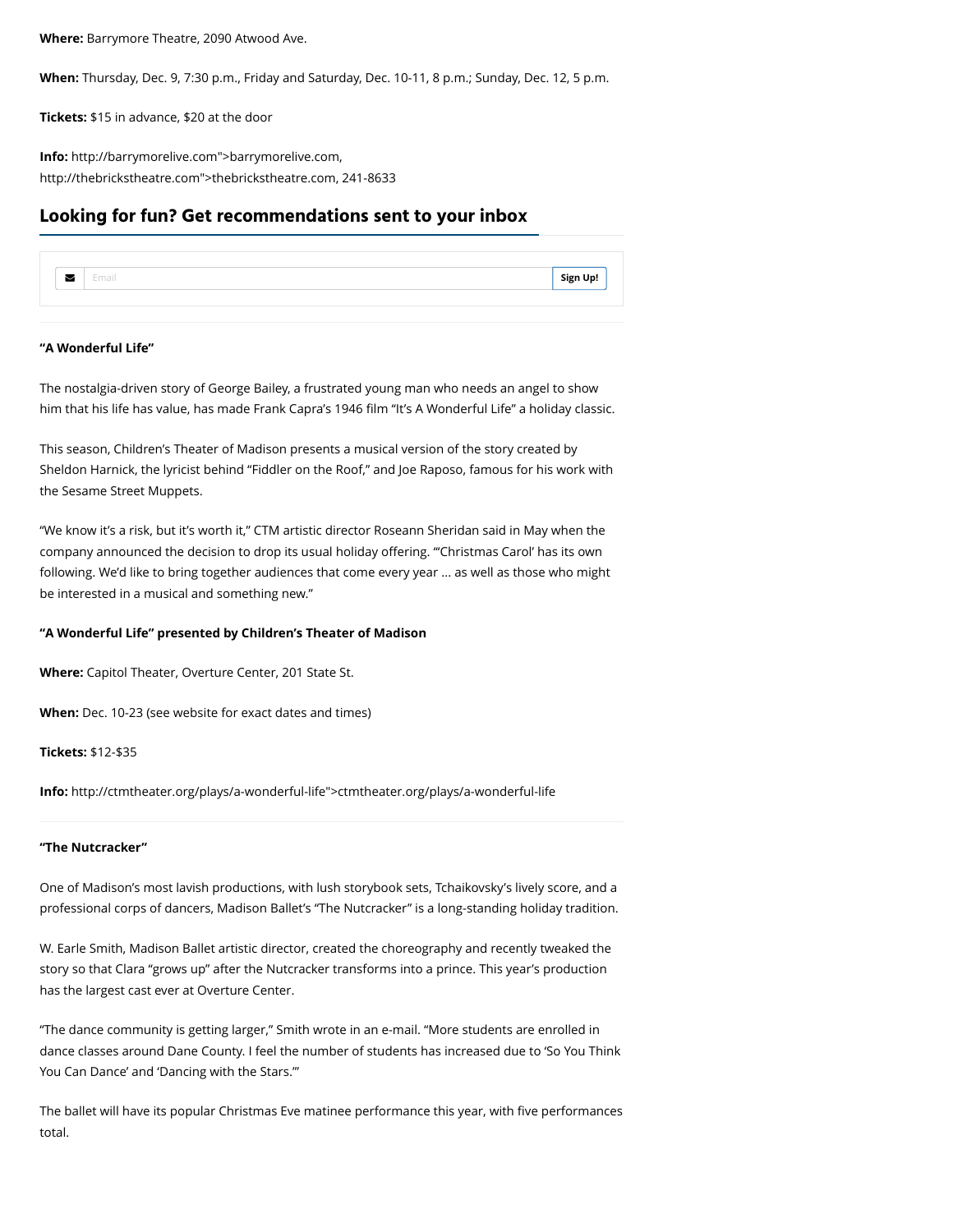# **"The Nutcracker" presented by Madison Ballet**

**Where:** Overture Hall, Overture Center, 201 State St.

**When:** Dec. 18-26 (see website for exact dates and times)

# **Tickets:** \$9-\$59

**Info:** [http://overturecenter.com/production/the-nutcracker](http://host.madison.com/content/tncms/live/%3Ca%20href=)">overturecenter.com/production/thenutcracker, [madisonballet.org,](http://madisonballet.org/) 258-4141

**And there's more:** the Wisconsin Chamber Orchestra performs "The Messiah" on Friday, Dec. 10, at Blackhawk Church in Middleton; Overture will host a holiday-themed show from the comedy troupe Second City on Saturday, Dec. 11, and the new Middleton Community Orchestra gives a holiday performance on Wednesday, Dec. 22.

*See this week's Around the Bubbler on page 4 and check out [http://calendar.madison.com/77"](http://host.madison.com/content/tncms/live/%3Ca%20href=)>calendar.madison.com/77 for a full listing of holiday events.*

*[Editor's note: An earlier version of this story neglected to list Matan Rubinstein as music director of "The Knotcracker." He will also provide some of the original music for the show.]*



Which item are you NOT allowed to use during the SAT?